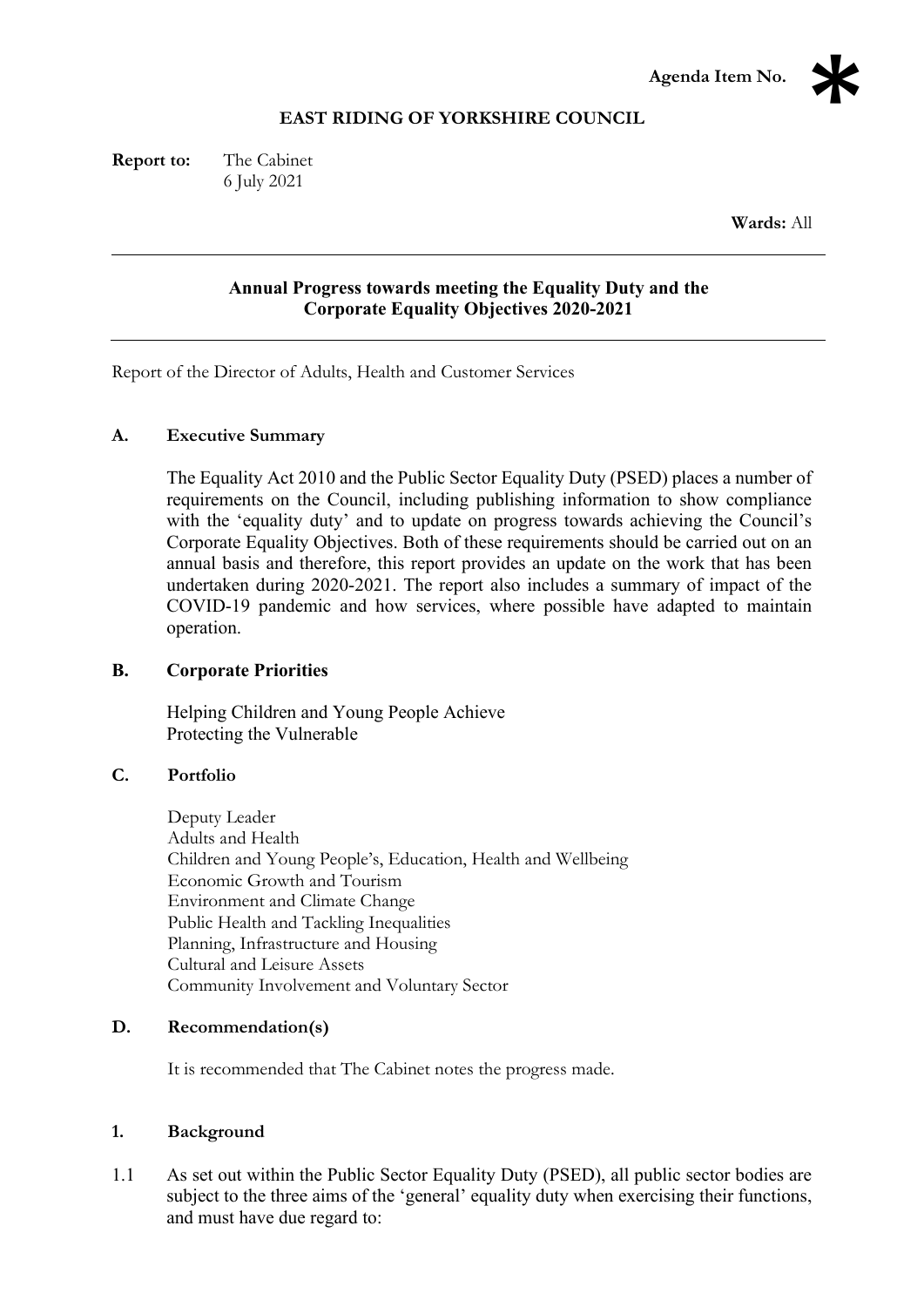- Eliminate unlawful discrimination, harassment and victimisation and other conduct prohibited by the Act;
- Advance equality of opportunity between people who share a protected characteristic and those who do not; the Act further explains that this involves:
	- Removing or minimising disadvantages suffered by people due to their protected characteristics.
	- − Taking steps to meet the needs of people from protected groups where these are different from the needs of other people.
	- Encouraging people from protected groups to participate in public life or in other activities where their participation is disproportionately low.
- Foster good relations between people who share a protected characteristic and those who do not.
- 1.2 Further to the general duties of the PSED, as above, public authorities are subject to 'specific duties', one of which, is to publish information to show compliance with the Equality Duty and how the three aims of the general equality duty have been considered as part of the decision-making process. This may include information relating to employees who share a protected characteristic and information relating to people who are affected by the public body's policies and practices who share a protected characteristic. The other 'specific' duty is to develop and publish measurable equality objectives that are needed to further the aims of the 'general' equality duty and to publish an update on progress towards these on an annual basis.
- 1.3 The following equality objectives were adopted by the Council for the period 2020- 2024:
	- Council services are as accessible as possible and appropriate to user' needs for people with a protected characteristic.
	- Protected characteristic groups can participate in all relevant consultations and engagement activities, helping ensure their ability to influence the decision making process.
	- Improve the health and well-being of people in the community with a protected characteristic.
- 1.4 The annual report for 2019-20 was incorporated within the Corporate Equality Plan 2020-2024 which reported on the conclusion of the previous Equality objectives (2016- 20) and set the objectives for next four years.

## **2. Considerations including Options**

## **2.1 Compliance with the Equality Duty**

- 2.1.1 The Council's **Equality Analysis** process has been redesigned to identify both negative and positive impacts on protected characteristic groups due to a proposed change to policy, practice or service. It also considers the three general aims of the equality duty within our decision making process. A number of equality screening forms – Stage 1 have been completed over the year but none have been progressed to Stage 2. All equality analyses – Stage 2 are published on the council's website and previous examples can be found there: [http://www2.eastriding.gov.uk/council/plans-and](http://www2.eastriding.gov.uk/council/plans-and-policies/other-plans-and-policies-information/equalities-and-diversity/)[policies/other-plans-and-policies-information/equalities-and-diversity/.](http://www2.eastriding.gov.uk/council/plans-and-policies/other-plans-and-policies-information/equalities-and-diversity/)
- 2.1.2 An '**Equalities Workforce Information Report**' is produced annually, which includes various employment information regarding council employees, relating to all of the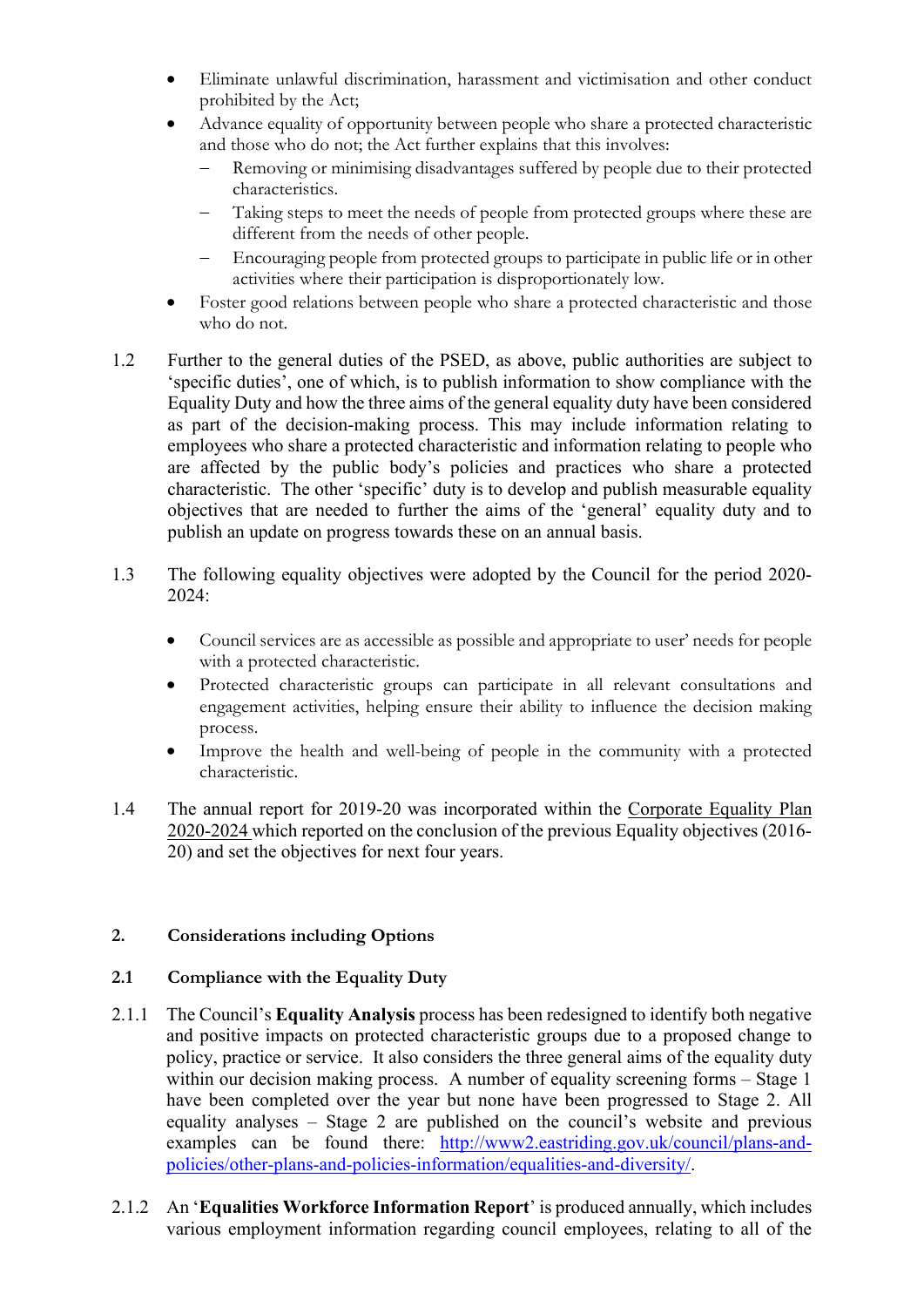protected characteristics. The most recent report, for 2018-2019, has been published on the council website [http://www2.eastriding.gov.uk/council/plans-and](http://www2.eastriding.gov.uk/council/plans-and-policies/other-plans-and-policies-information/equalities-and-diversity/)[policies/other-plans-and-policies-information/equalities-and-diversity/.](http://www2.eastriding.gov.uk/council/plans-and-policies/other-plans-and-policies-information/equalities-and-diversity/)

- 2.1.3 Under the Equalities Act 2010 (Specific Duties and Public Authorities) Regulations 2017, employers with 250 or more employees are required to publish statutory **gender pay gap** calculations on an annual basis with effect from April 2018. The gender pay gap for East Riding of Yorkshire Council employees for 2019-2020 has therefore, been calculated, reported to government and published on the council website [http://www2.eastriding.gov.uk/council/governance-and-spending/gender-pay-gap/.](http://www2.eastriding.gov.uk/council/governance-and-spending/gender-pay-gap/) The council's pay gap continues to decrease and now stands at 6.49% (March 2020). This continues to reflect positive progress especially when viewed in the context of the current national average pay gap of 15.5% (March 2020). Work continues to close the gap further.
- 2.1.4 Over the last financial year, services have continued to be encouraged to include relevant **Equality Monitoring** questions in any public consultations and surveys to help inform service provision. This enables services to consider the number of people with different characteristics who access and use their services in different ways and has been a key equality objective for the year (see 2.3.2).
- 2.1.5 The guidance notes on Equality Data Collection and Monitoring have been updated to incorporate the latest guidance on data collection and storage. An additional ethnicity category has been added to the standard form for those who identify as Roma in line with the Census 2021.
- 2.1.6 The Business Intelligence team provides data and other demographic mapping which enables services to develop a greater understanding of the needs of specific groups. The Census 2021 data, when published, will provide an important update to the demographic profile of the region and help inform service delivery and strategic direction.
- 2.1.7 Equality data has also been used, for instance, to monitor performance, participation, attainment and outcomes across services and projects such as the Advanced Coast Community-Led Local Development (CLLD) and Adult Learning programmes. Equality data is collected as part of standard data sets for commissioned services.
- 2.1.8 Adult Social Care NHS data and School Census DfE returns are maintained by the Adult and Children's performance teams respectively. A new case management system, *Azeus,* is being implemented, from May 2021 which will enable more detailed information to be recorded.
- 2.1.9 Information is collected on the number of penalty charge notices issued to those displaying a blue badge, including the reason for issue such as out of date, defaced or being used by a non-disabled driver. This information supports the ability to update disability groups and reduce future issues.

### **2.2 COVID-19 and the pandemic response**

2.2.1 The COVID-19 pandemic has affected everyone but it is widely recognised that some protected characteristic groups have been disproportionately impacted by the virus and the measures taken to control it. A full equality analysis has been carried out and regularly reviewed in order to monitor this impact, to inform the response of the Vulnerable Recovery Task group and to highlight mitigations that have been put in place.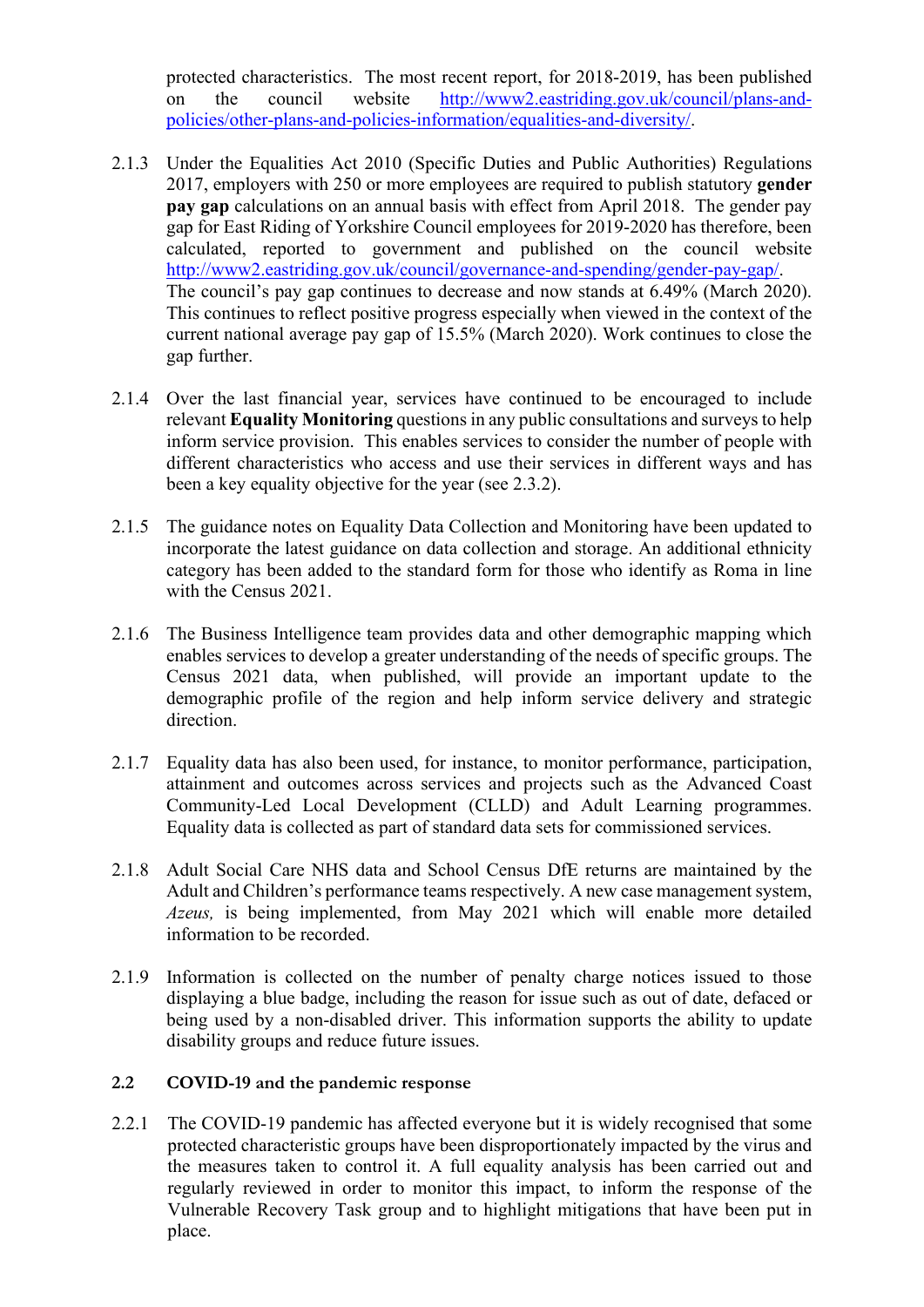- 2.2.2 Public Health has been at the forefront of pandemic response and control. Commissioned services and contingency plans have mitigated impacts and service delivery changes were made to ensure that commissioned services have remained as accessible as possible. Where digital options were not possible, then face to face services have been maintained.
- 2.2.3 Through the Community Response Hubs and a dedicated help line, vulnerable families have been supported through the provision of food, medication and support, including home visits as necessary. This has been undertaken in partnership with community organisations and other external partners to ensure that vulnerable residents received the help they required.
- 2.2.4 The corporate communications team has made use of digital channels with video production and imagery now standard to communicate messages. For those who are not digitally enabled, corporate communications have continued to print and deliver to every home - *Your East Riding* and other important communications such as information around *The 3 Steps To Safety* campaign: 'Prevent'; 'Notice'; 'Act', for example. Alternative 'easy read' documents regarding COVID-19 have been made available on the website. The team also created a Vaccine Hesitancy Survey to help understand why people may choose not to take up the vaccine and to locate any barriers to communication within certain groups, this included age, occupation, gender and ethnicity.
- 2.2.5 Where customer facing sites have been closed due to lockdown measures, staff have continued to keep lines of communication open to customers through the use of social media, telephone and website. More vulnerable customers, such as those on the leisure centre health improvement programmes, have been contacted on a regular basis by telephone or through digital content (Active Together), to help them feel connected and engaged. Libraries have provided a click and collect service and there has been a significant increase in the e-resources offer.
- 2.2.6 Adult Social Care has continued to deliver its statutory duties. A 'Covid Response' centre was initiated to work alongside the sector to manage risk, infection control and maintain service delivery across adult social care. This has allowed the customer support service to continue to provide a 7 day service to the most vulnerable customers being discharged from hospital.
- 2.2.7 Children, Families and Schools have sought to provide a high level of contact and support (including access to technology, free school meals and holiday activities) for vulnerable children including those with special educational needs.
- 2.2.8 Adult Services have adjusted how assessments and reviews are carried out and through robust risk management, have visited those adults who lack capacity or are in need of an urgent assessment visit. All other assessments have been undertaken over the telephone and services provided to those vulnerable adults who meet the eligibility criteria for care and support.
- 2.2.9 Day Services have been closed but all services have maintained contact via social media, telephone calls and home visits and 1:1 work in community settings. Activity packs have also been sent out on a fortnightly basis. The Residential Service has carried out risk assessments on front line staff who were identified as more vulnerable and staff were given non-contact roles or required to isolate from the service as appropriate. Increased and enhanced cleaning hours has allowed the homes to remain 'Covid free'.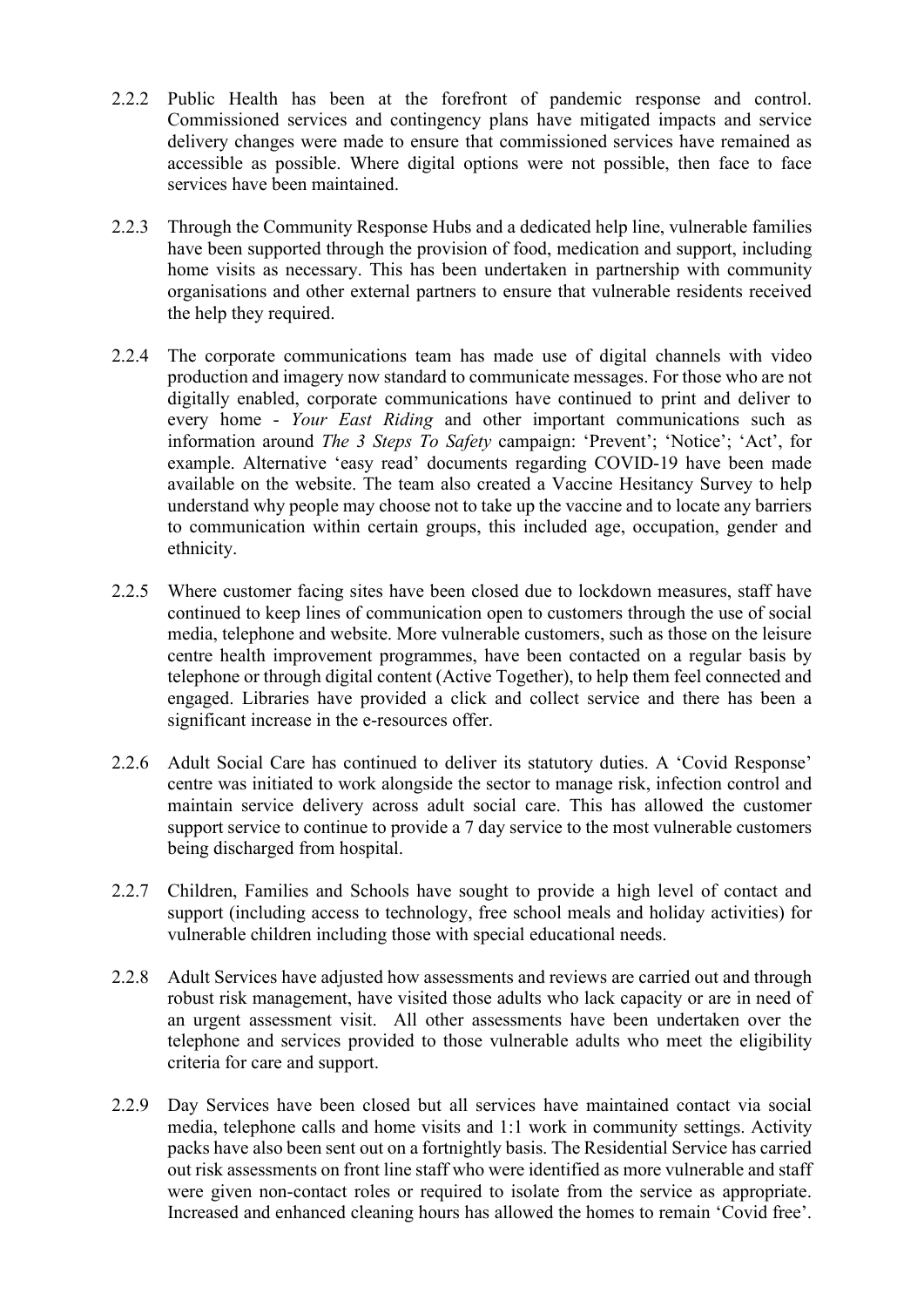Families have maintained contact when legally allowed and technology and other forms of communication have been maintained.

- 2.2.10 Adult Learning Centres have created virtual learning opportunities and have provided 1:1 support calls with learners who required additional guidance and support. The Education, Employment and Skills Team also developed a '*Preparing to Learn Virtually'* session which was aimed at supporting new learners and increasing their confidence and skills with new technologies.
- 2.2.11 There has, sadly, been an increased demand for burial plots at the cemeteries and staff have been redeployed and given training to facilitate this demand. Services at the cemeteries have continued, though with restricted capacity during lockdown, to allow the bereaved to mourn their loved ones.
- 2.2.12 Refuse, street cleansing and grounds maintenance services have remained in place throughout the pandemic and have continued to deliver a service to residents. Household Waste Recycling Sites have also remained open with measures in place to allow residents to safely use the facilities whilst keeping the site staff safe. Caddy Liners have been made available in a wider range of locations and assisted pull outs on waste collection services have been extended to residents who were shielding.
- 2.2.13 Additional vehicles, drivers and passenger assistants were provided to allow for social distancing through reduced capacity. This has enabled children of key workers and SEND children who required transportation to access educational facilities as safely as possible.
- 2.2.14 Services across the Council, have adapted to government regulations in order to maintain service levels. Examples include: *Revenue and Benefits* who have continued to work hard to ensure that services are accessible, maintaining telephone support and reducing the levels of information required; *Occupational Health* who have continued to offer face to face appointments for those unable to use video/telephone calls due to their disability and *Advantage Coast CLLD projects* have moved to online provision but have maintained face to face meetings for those who are digitally excluded.
- 2.2.15 Revenue and Benefits have successfully distributed central government grants to individuals and business who have been adversely affected by the pandemic. These included: £135 million in business grant payments (for which the Council was named in top 5 authorities for making the first grant payments in March 2020); £825,000 to vulnerable children and adults for food and fuel payments to alleviate poverty; £300,000 in emergency assistance payments to individuals who have been affected by the pandemic for food and other essential items and £311,000 in self-isolation payments to help prevent the spread of COVID-19.
- 2.2.16 Where possible, staff have moved to home working and the digital support has been enhanced including the roll out of MS Teams. This has enabled staff to continue to operate effectively and ensure that there has been minimum disruption to services and council operations. Safe systems of work have been maintained where staff have been required to attend the workplace. All staff have been issued with PPE when they are required to visit people in their own homes or who are based in residential care.
- 2.2.17 Legislation was passed that allowed formal Committee meetings to be held remotely. These have been broadcast on YouTube which has enabled meetings to be more accessible for all groups.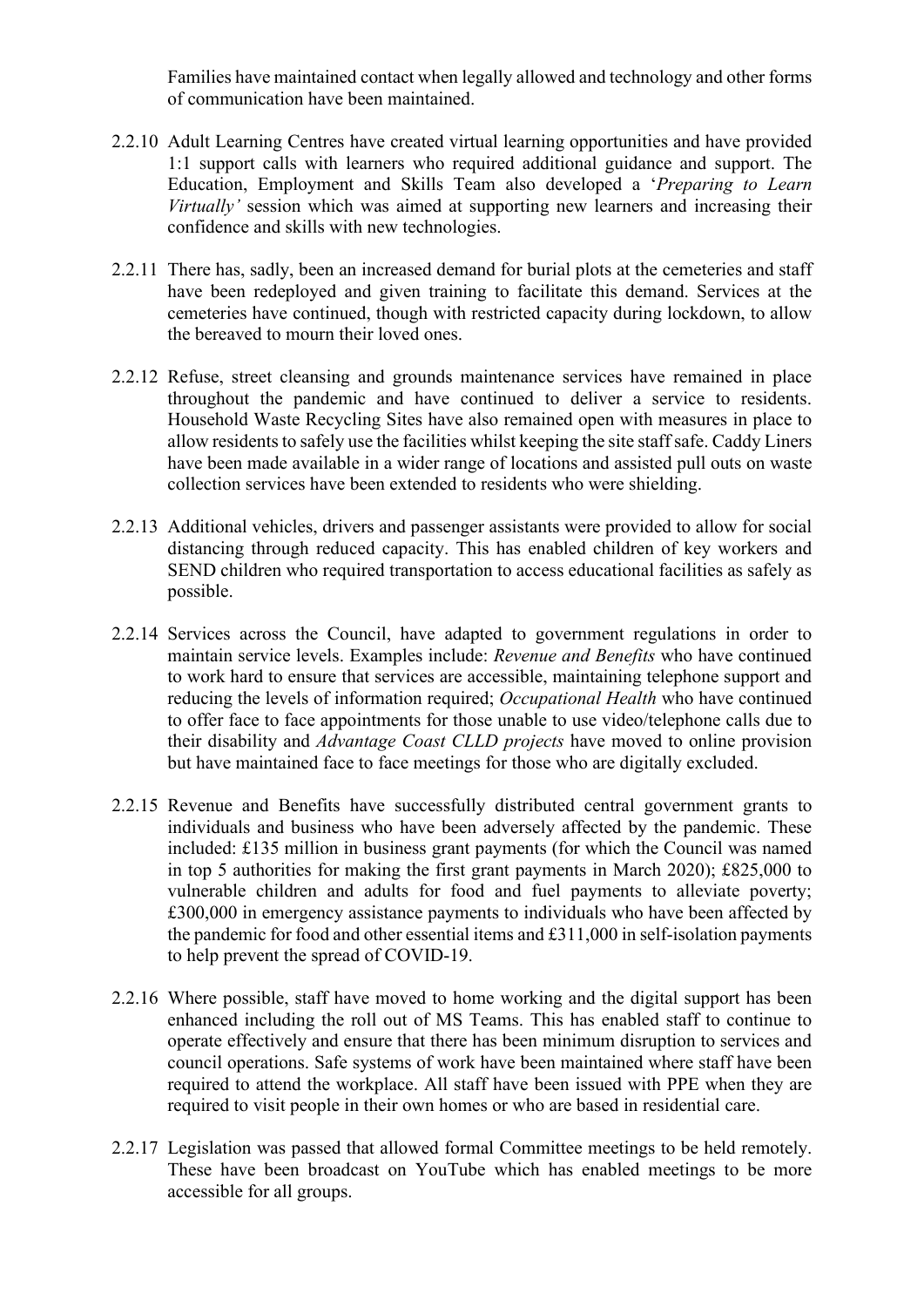2.2.18 Overall, the Council has ensured that there were sufficient resources available throughout the year, in order that it could continue to operate and respond effectively to the financial and practical challenges of the pandemic.

## **2.3 Progress towards the Equality Objectives**

- 2.3.1 Despite the restrictions imposed by the necessary pandemic control measures, an incredible amount of positive work has taken place during 2020-21, in order to progress the delivery of the corporate equality objectives. These activities further support the three general aims of the equality duty. The information below has been gathered from a range of services and the key actions are set out below in more detail:
- 2.3.2 **Council services are as accessible as possible and appropriate to user needs for people with a protected characteristic:** The Council continues to maintain a Translation and Interpretation service contract which is available to all service providers should a customer require communication in an alternative language. This includes BSL, audio and braille provision. During the pandemic, this service was able to provide video and telephone interpretation as an alternative to face to face for the majority of bookings.
- 2.3.3 Schools that have signed up to the corporate service equalities SLA have continued to be supported in carrying out accessibility audits leading to the creation of their accessibility plan in compliance with PSED requirements.
- 2.3.4 Children, Families and Schools work in partnership with health colleagues and the Specialist Teaching Service to ensure that communication with service users who may have a sensory impairment, is accessible.
- 2.3.5 The Library service has extended their home delivery service and the range of audio and e-books, to support people with disabilities.
- 2.3.6 Bridlington Spa programmes include more relaxed, quieter performances for customers who are on the autism spectrum or who have sensory impairments.
- 2.3.7 Residential settings have been further developed with improvements including: the creation of an indoor visiting rooms to facilitate family visits; internal decoration and furnishings; a glass screens fitted in reception area along with a microphone/speakerphone; new rise and fall baths fitted in the main bathroom; SMART Televisions installed in lounges and garden improvements and the introduction of a Bar area to improve outdoor social interaction and activities.
- 2.3.8 Town View, located in Beverley is a registered short break service provider for people with a learning disability which includes emergency and crisis respite. A new accessible bath has been fitted in the communal bathroom and some staff are trained in Makaton or sign language and all information is provided in an easy to read format. The majority of admissions over the past year have been new to the service following promotion to the wider learning disability community.
- 2.3.9 All residents aged 19+ are able to access adult learning services. Specific programmes have been created for those for whom English is not their first language in order to support the development of their English reading, writing and communication skills and for them to be able to take an active part in their local community. Additional support is in place to support learners who are anxious about technology, lack confidence and/or lack digital skills. Partnerships with the community and voluntary sectors have been establish in order to promote the service to new learners.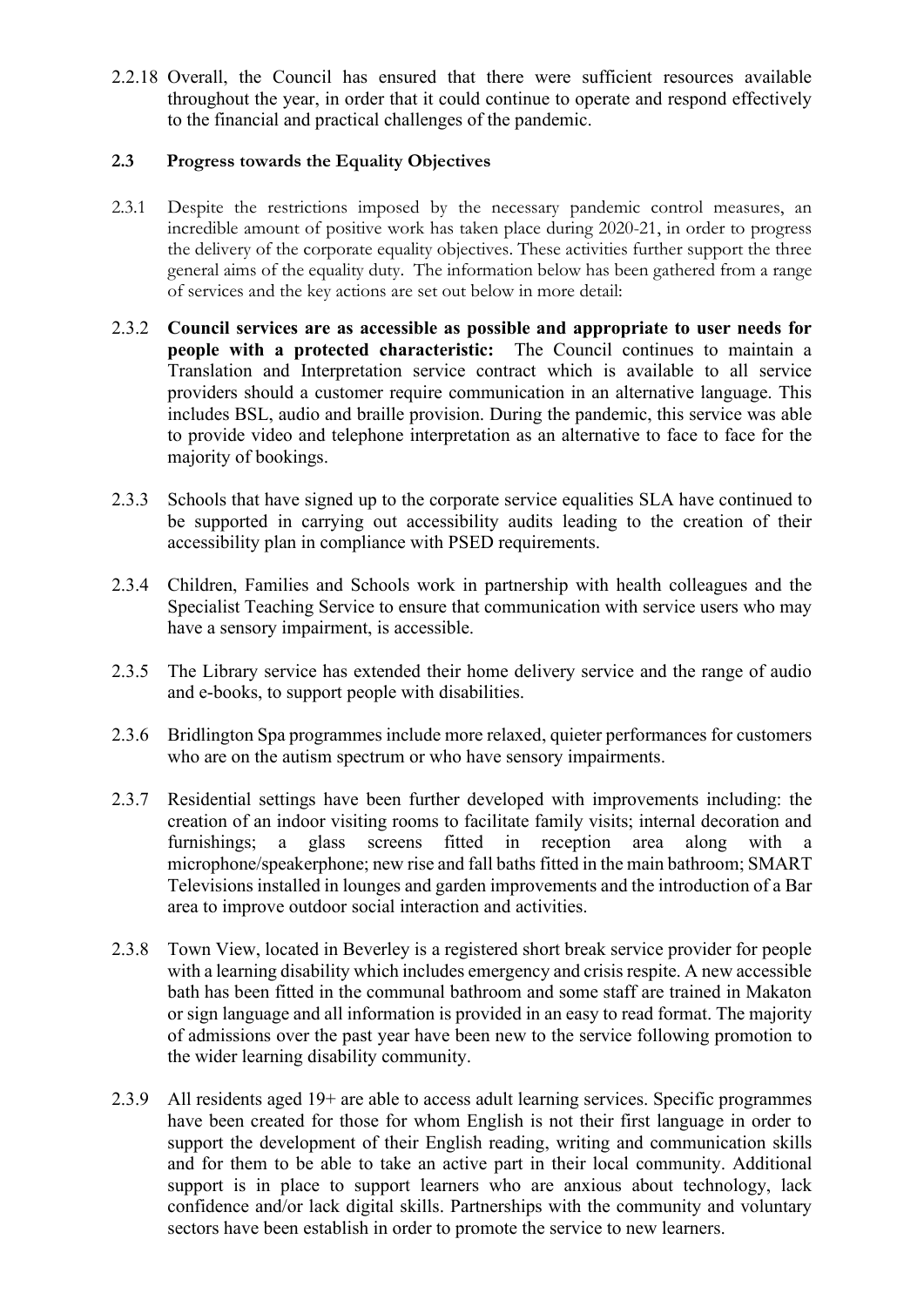- 2.3.10 The Syrian Resettlement Programme has continued to support Syrian Refugees who have been settled in the East Riding with housing, advice, education and employment skills training. Staff working on the programme have learned to converse in basic Arabic in order to support and encourage the families in making the East Riding their new home. The Translation and Interpretation service is available to all services and extended to medical practices, dentists and opticians when supporting refugees on the programme.
- 2.3.11 All applicants to the Advantage Coast CLLD programme are asked how they promote and monitor the impact of the project in terms of equality and diversity, to ensure that support is accessible to all. This is then scored as part of the project appraisal.
- 2.3.12 An Adoption and Fostering campaign has been developed to encourage members of the LGBTQ+ community to consider becoming foster carers.
- 2.3.13 Digital access has increased to enable customers to have access to the information they need and make online transactions. However, traditional methods of communication are maintained for those who do not have access or who are not comfortable using the digital process.
- 2.3.14 The latest good practice and legislation is applied to design and construction. All new constructions aim to improve the experience for people with disabilities in terms of, for example, accessibility, hearing loops and improved signage. Staff maintain their continuing professional development and knowledge of equality and disability considerations relating to design. The aim is for staff to become trained as access auditors in order to inform and support services across the council and external partners.
- 2.3.15 The Council is a key stakeholder in the Women into Manufacturing and Engineering programme. This Humber based and industry led programme aims to drive positive change in terms of inspiring girls to consider careers in engineering (women currently make up less than 10% of the UK engineering workforce).
- 2.3.16 Additional funding has been secured to install increased numbers of dropped access crossing points across the area. These improve mobility for wheelchair users and parents with pushchairs and prams etc.
- 2.3.17 Consideration of the licensing of 'A boards' on the highway is being undertaken. This would help regulate the positioning and number of advertising boards reducing the potential for hazards and barriers for people with visual impairments or mobility issues.
- 2.3.18 Human Resources have adapted interview assessments to suit a virtual interview setting. Reasonable adjustments have been made as required, including the use of the subtitle and chat functions within Microsoft Teams.
- 2.3.19 **Protected characteristic groups can participate in all relevant consultations and engagement activities, helping ensure their ability to influence the decision making process:** Consultations are available in online and non-digital format and alternative languages are available on request to ensure that all groups have an opportunity to engage. Marketing campaigns have a greater digital/social media presence to broaden the reach of messaging.
- 2.3.20 A sensory impairment needs assessment is currently in development and local and national groups have been consulted in order to inform the development of a community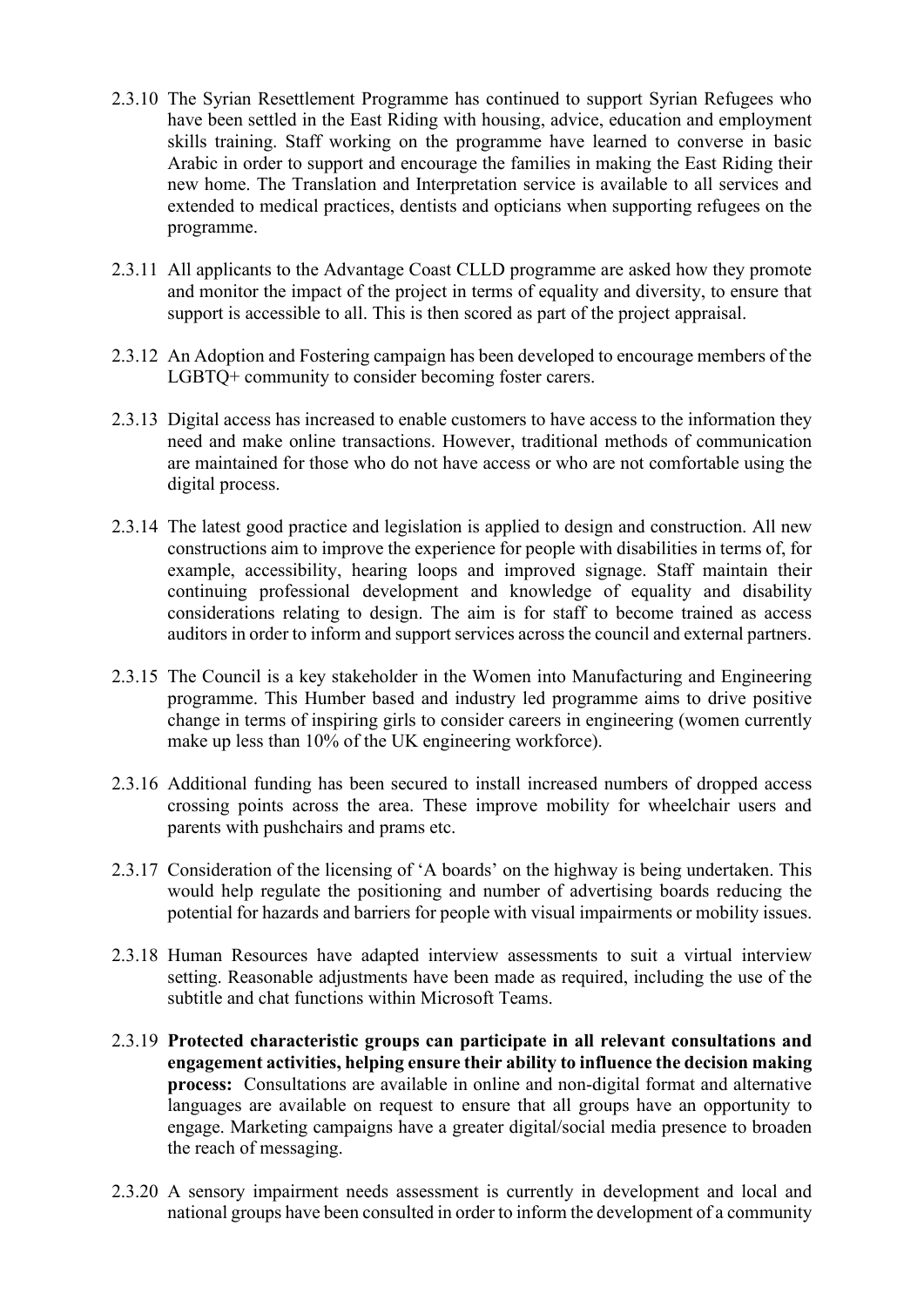survey. The survey will trial the accessibility features in *SmartSurvey* to ensure that online questionnaires are compatible with assistive technologies.

- 2.3.21 Consultation and engagement with young people has been facilitated in partnership with ERVAS. This will help inform the Children and Young People's Plan 2021-2024.
- 2.3.22 Consultation took place in 2019 with local disability groups regarding the Bridlington Town Centre Seafront Scheme. As a result, changes were made to the design of lighting and improved ramp access.
- 2.3.23 Public consultations are carried out on major construction projects and equality impact assessments are included as part of ISO quality management systems.
- 2.3.24 Consultation has taken place to ensure that existing EU staff are fully informed about the changes in employment guidance post-Brexit in order that they can apply for settled status.
- 2.3.25 An action plan working group has been established in partnership with other public sector stakeholders and representatives from the local community in order to report on and implement the actions identified within the LGBTQ+ needs assessment carried out in 2019.
- 2.3.26 Residential settings hold weekly resident meetings to allow all service users to discuss any changes or improvements they feel are needed. Day Service staff are trained to pay attention to body language and non-verbal communication in order to support service users who are unable to articulate their thoughts and feelings.
- 2.3.27 I**mprove the health and well-being of people in the community with a protected characteristic:** The Council has embedded a 'Health in all Policies' approach across planning and strategy development in order to address health inequalities and support the needs of the most vulnerable. The Council also works with strategic partners to ensure that all health and wellbeing plans, strategies and implementations have the needs of those with protected characteristics embedded within them.
- 2.3.28 A new emotional and mental health wellbeing programme for looked after children and care leavers has been introduced. This includes the appointment of a specialist nurse whose role is to ensure that vulnerable or excluded young people are able to access the appropriate health care and support.
- 2.3.29 Digital content has been developed through the *Active Together programme* (for older customers and care homes) and free workouts have been offered to regular customers of the leisure centres through their YouTube channel. Over 120 people have engaged digitally through the *Escape Pain programme*.
- 2.3.30 Community based health and wellbeing programmes are promoted such as *Active Coast*, *Active Towns* and *Active Withernsea*.
- 2.3.31 The EU-funded Bicycles and Intelligent Transport Systems (BITS) project is incorporating adapted bicycles into a bike lending scheme that is being delivered for the benefit of residents in Withernsea and Holderness.
- 2.3.32 The completion of Hornsea Community Hub/Leisure Centre has made a positive difference to the accessibility of services and health and wellbeing of local residents. The building has many improved design features including a more accessible pool area, easier to use changing facilities and more specialised facilities.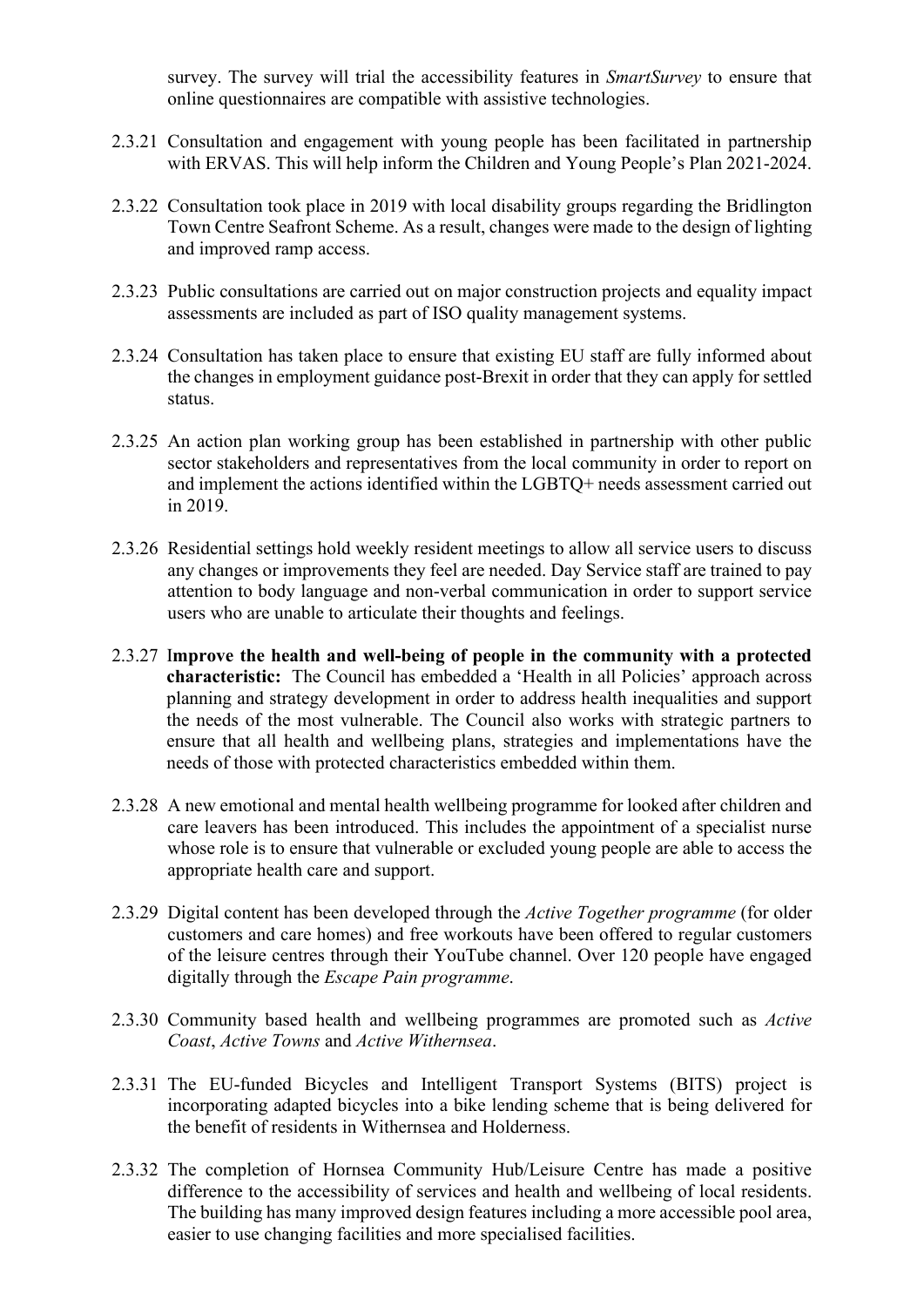- 2.3.33 The '*Your Life, Your Way'* change programme in Adult Social Care services has been successfully promoted with a focus on preventing, reducing or delaying the development of care needs and maximising people's independence.
- 2.3.34 A range of courses have been provided either as virtual learning or eLearning through Adult Learning programmes aimed at improving health and wellbeing and understanding of neurodiversity.
- 2.3.35 The Advance Coast CLLD programme aims to reduce social isolation and increase the confidence for individuals to seek and find successful employment opportunities.
- 2.3.36 The Council is a partner in the *Two Churches Project* which includes a celebration of the Minster's role in providing sanctuary both historically and in modern times reflecting the organisations supporting refugees and the homeless.
- 2.3.37 The Technical Assistance Programme team have supported a number of bids on behalf of the Council for the European Social Fund which seek to support disadvantaged and vulnerable groups in the region. These bids will:
	- improve the management of mental health in the work place and build confidence and capacity to return to employment
	- support the over 50s to retrain and develop new skills and support women in the workforce through the creation of positive and more flexible working cultures and higher career aspirations.
- 2.3.38 A strategic review of Domestic Abuse services has examined demand from protected characteristic groups and has identified how services can be developed to meet those needs.
- **2.4 Other equality related work and projects which have taken place across the East Riding and have helped to support the three general aims of the equality duty include:**
- 2.4.1 Mandatory equality and diversity eLearning is provided for all staff and completion rates are regularly monitored. An eLearning package has also been produced for school staff who are signed up to the SLA. Individual service areas have also participated in additional awareness training such as understanding hearing loss, dementia awareness, race relations, autism awareness, transgender and non-binary awareness.
- 2.4.2 Discussions have taken place with public sector partners to re-establish the East Riding Equalities Network (EREN). General principles and 'Terms of Reference' are currently being considered and it is anticipated that the network will be formally launched in the coming months.

#### **2.5 Promotion and celebration of Equality and Diversity**

- 2.5.1 An Equality Calendar has been produced and regular social media output has been published in order to commemorate and celebrate relevant equality and diversity events e.g. Holocaust Memorial Day, LGBTQ+ History Month and Transgender Day of Visibility.
- 2.5.2 The Libraries, through the use of social media and internally, operate a year round calendar of events.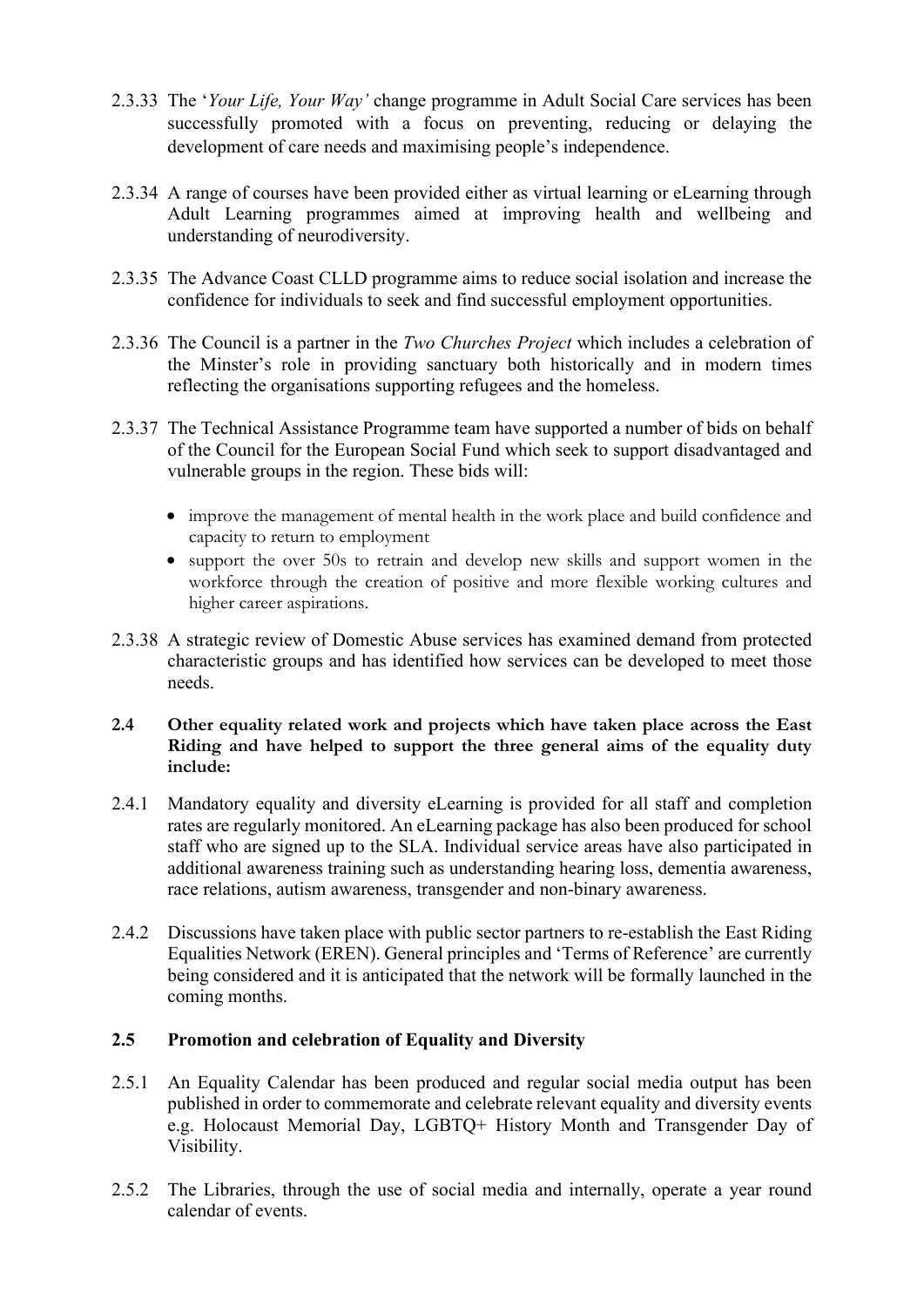- 2.5.3 Bridlington Spa has used coloured lighting to support events such as Pride and International Women's Day.
- 2.5.4 Advantage Coast CLLD projects have promoted World Mental Health Day to support their participants.
- 2.5.5 The '*TeamTalk*' newsletter produced by the Education, Employment and Skills team regularly encourages the celebration of diversity and positive case studies are shared as good practice.
- 2.5.6 Residential services have maintained a regular programme of celebration of feast days as well as themed evenings.
- 2.5.7 The school improvement team have supported schools in the development of a new and inclusive sex and relationships curriculum.

## **2.6 Workforce Equality**

- 2.6.1 A new People Strategy has been developed to enable a more diverse and inclusive working environment and workforce. There is a specific action plan which identifies workforce equality and diversity actions and this includes the use of more diverse and positive images in recruitment.
- 2.6.2 A new Agile Transformation Lead has been appointed and equality and diversity will be at the forefront of the agile project. Agile working will provide the opportunity to offer more flexibility which will be of particular benefit to those with caring responsibilities or who have disabilities.
- 2.6.3 Workplace adjustments have been made for staff with neuro-diversities (such as dyslexia) and for those with sensory impairments (sight or hearing loss) or other disabilities and who require assistive technology and other home office equipment.
- 2.6.4 The Council has developed a wellbeing offer for staff, with practical ideas and techniques such as mindfulness training to help maintain and improve their mental wellbeing.
- 2.6.5 Recruitment and selection training and guidance for recruiting managers has been updated to reflect the advice to be considerate of bias when interviewing virtually. Unconscious bias training is included within the recruitment and selection training.
- 2.6.6 Within residential settings, a Staff Wellbeing Room has been created to allow private space during periods of stress and anxiety. It is also used a prayer room.

#### **3. Conclusion**

- 3.1 Despite the obvious challenges presented by COVID-19 during 2020-21, there has been significant progress towards the corporate equality objectives 2020-24 and in support of the general aims of the Equality Duty to eliminate discrimination, advance opportunity and foster good relations. The required equality related information to comply with the equality duty has been published on the Council's website, including information such as gender pay gap, workforce information and completed equality analyses.
- 3.2 In partnership with other public sector partners, through the re-established East Riding Equalities Network (EREN), each locally operating public sector organisation will